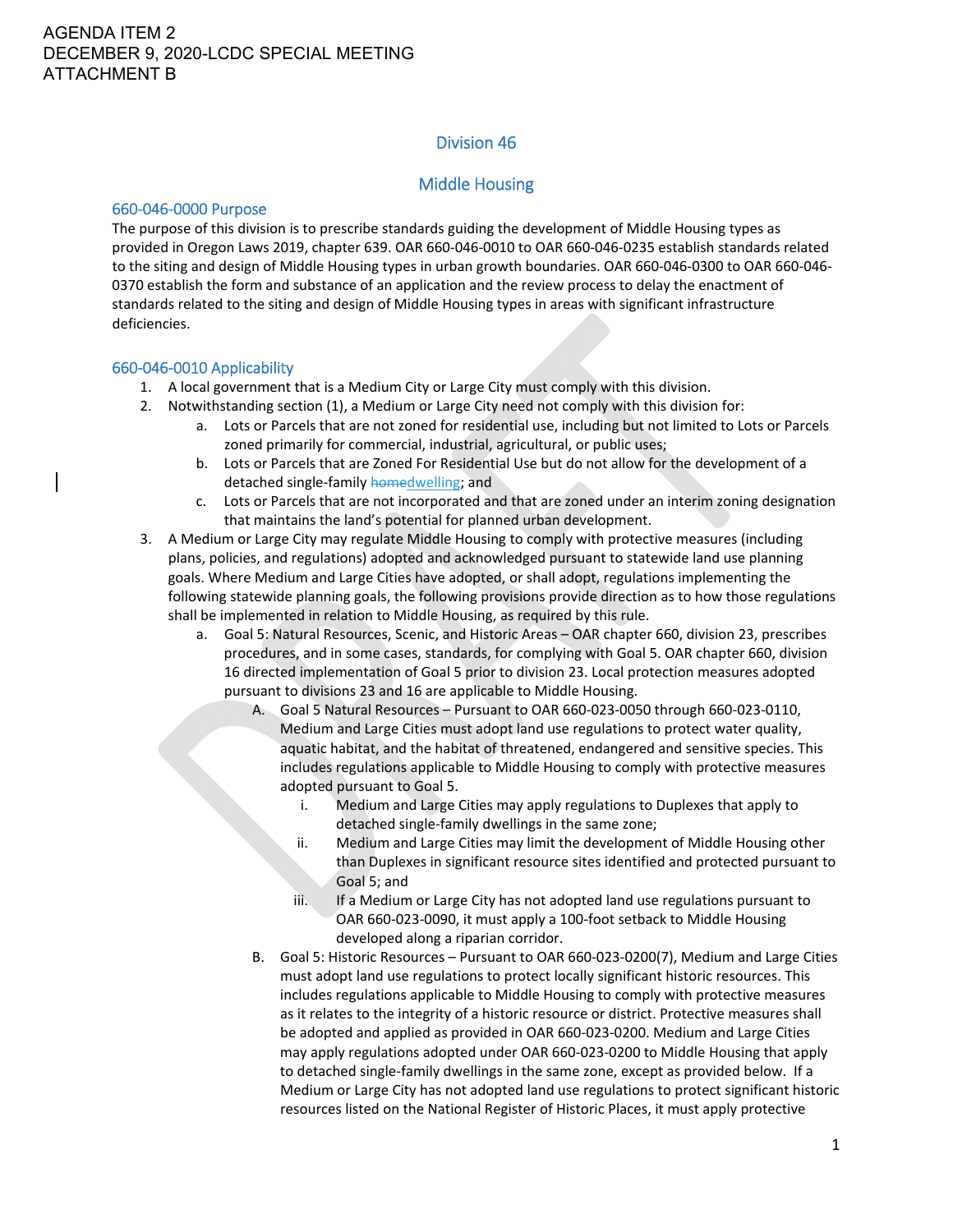measures to Middle Housing as provided in OAR 660‐023‐0200(8)(a) until the Medium or Large City adopts land use regulations in compliance with OAR 660‐023‐0200Medium or Large Cities may not apply the following types of regulations specific to Middle Housing:

- i. Use, density, and occupancy restrictions that prohibit the development of Middle Housing on historic properties or districts that otherwise permit the development of detached single‐family dwellings; and
- ii. Standards that prohibit the development of Middle Housing on historic properties or districts that otherwise permit the development of detached single‐family dwellings.
- b. Goal 6: Air, Water and Land Resources Quality Pursuant to OAR 660‐015‐0000(6), a Medium or Large City may limit development within an urban growth boundary to support attainment of federal and state air, water, and land quality requirements. Medium and Large Cities may apply regulations adopted pursuant to Goal 6 to the development of Middle Housing.
- c. Goal 7: Areas Subject to Natural Hazards Pursuant to OAR 660‐015‐0000(7), Medium and Large Cities must adopt comprehensive plans (inventories, policies, and implementing measures) to reduce risk to people and property from natural hazards. Such protective measures adopted pursuant to Goal 7 apply to Middle Housing, including, but not limited to, restrictions on use, density, and occupancy in the following areas:
	- A. Special Flood Hazard Areas as identified on the applicable Federal Emergency Management Agency Flood Insurance Rate Map; and
	- B. Other hazard areas identified in an adopted comprehensive plan or development code; provided the Medium or Large City determines that the development of Middle Housing presents a greater risk to life or property than the development of detached single‐ family dwellings from the identified hazard. Greater risk includes but is not limited to actions or effects such as:
		- i. Increasing the number of people exposed to a hazard;
		- ii. Increasing risk of damage to property, built, or natural infrastructure; and
		- iii. Exacerbating the risk by altering the natural landscape, hydraulics, or hydrology.
- d. Goal 9: Economic Development ‐ Pursuant to OAR 660‐009‐0025, Medium and Large Cities must adopt measures adequate to implement industrial and other employment development policies, including comprehensive plan designations. Medium and Large Cities may limit the development of Middle Housing on Lots or Parcels Zoned For Residential Use designated for future industrial or employment uses.
- Goal 11: Public Facilities and Services Pursuant to OAR 660-011-0020(2), a public facility plan must identify significant public facility projects which are to support the land uses designated in the acknowledged comprehensive plan. This includes public facility projects to support the development of Middle Housing in areas zoned for residential use that allow for the development of detached single‐family dwellings. Following adoption of middle housing allowances by a Large City, the Large City shall ensure that infrastructure serving undeveloped or underdeveloped areas, as defined in OAR 660‐046‐0320(8), where Middle Housing is allowed is appropriately designed and sized to serve Middle Housing.
- e.f. Goal 15: Willamette Greenway Pursuant to OAR 660-015-0005, Medium and Large Cities must review intensifications, changes of use or developments to insure their compatibility with the Willamette River Greenway. Medium and Large Cities may allow and regulate the development of Middle Housing in the Willamette Greenway, provided that applicable regulations adopted pursuant to Goal 15 comply with ORS 197.307.
- $f_{\text{eff}}$ . Goal 16: Estuarine Resources Pursuant to OAR 660-015-0010(1) and OAR chapter 660, division 17, Medium and Large Cities must apply land use regulations that protect the estuarine ecosystem, including its natural biological productivity, habitat, diversity, unique features and water quality. Medium and Large Cities may prohibit Middle Housing in areas regulated to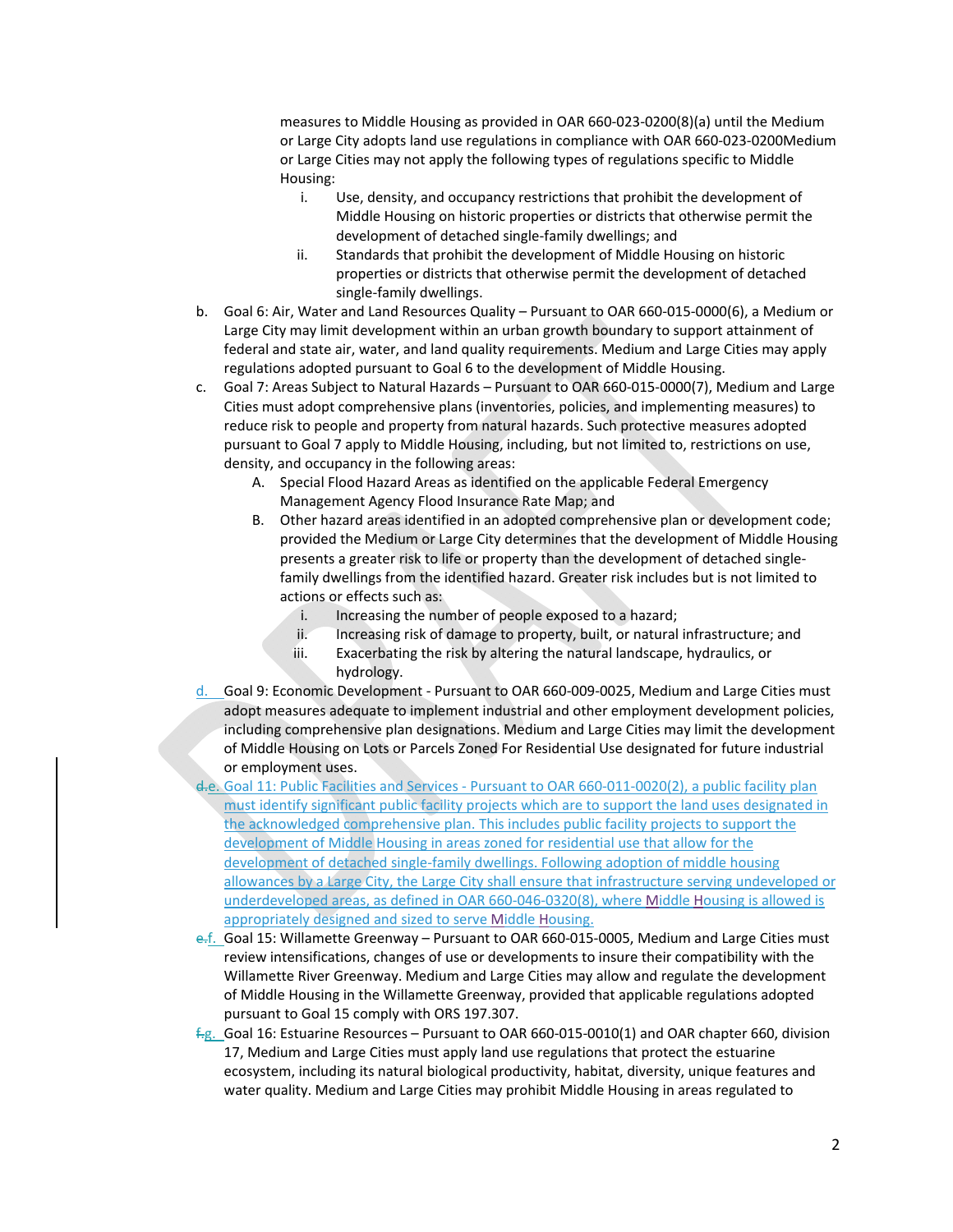protect estuarine resources under Goal 16 in the same manner as the Medium or Large City prohibits detached single‐family dwellings to protect estuarine resources under Goal 16.

- $g-h$ . Goal 17: Coastal Shorelands Pursuant to OAR 660-015-0010(2) and OAR 660-037-0080, local governments must apply land use regulations that protect shorelands for water‐dependent recreational, commercial, and industrial uses. This includes regulations applicable to Middle Housing to comply with protective measures adopted pursuant to Goal 17. Local governments may apply regulations to Middle Housing that apply to detached single‐family dwellings in the same zone.
- h.i. Goal 18: Beaches and Dunes Pursuant to OAR 660-015-0010(3), Medium and Large Cities must apply land use regulations to residential developments to mitigate hazards to life, public and private property, and the natural environment in areas identified as Beaches and Dunes under Goal 18. This includes regulations applicable to Middle Housing to comply with protective measures adopted pursuant to Goal 18 including but not limited to restrictions on use, density, and occupancy; provided the development of Middle Housing presents a greater risk to life or property than development of detached single‐family dwellings. Greater risk includes but is not limited to actions or effects such as:
	- A. Increasing the number of people exposed to a hazard;
	- B. Increasing risk of damage to property, built or natural infrastructure; and
	- C. Exacerbating the risk by altering the natural landscape, hydraulics, or hydrology.
- 4. For the purposes of assisting local jurisdictions in adopting reasonable siting and design standards for Middle Housing, the applicable Model Code adopted in this section will be applied to A Local Government That Has Not Acted to comply with the provisions of ORS 197.758 and this division. For such Medium and Large Cities, the applicable Model Code completely replaces and pre-empts any provisions of those Medium and Large Cities' development codes that conflict with the Model Code. The Land Conservation and Development Commission adopts the following Middle Housing Model Codes:
	- a. The Medium City Model Code as provided in Exhibit A; and
	- b. The Large City Model Code as provided in Exhibit B.
- 5. This division does not prohibit Medium of Large Cities from allowing:
	- a. Single‐family dwellings in areas zoned to allow for single‐family dwellings; or
	- b. Middle Housing in areas not required under this division.

### 660‐046‐0020 Definitions

As used in this division, the definitions in ORS 197.015 and ORS 197.758 et seq. apply, unless the context requires otherwise. In addition, the following definitions apply:

- 1. "A Local Government That Has Not Acted" means a Medium or Large City that has not adopted acknowledged land use regulations that are in compliance with ORS 197.758 and this division.
- 2. "Cottage Cluster" means a grouping of no fewer than four detached dwelling units per acre with a footprint of less than 900 square feet each that includes a common courtyard. A Medium or Large City may allow Cottage Cluster units to be located on a single Lot or Parcel, or on individual Lots or Parcels.
- 3. "Department" means the Department of Land Conservation and Development.
- 4. "Design Standard" means a standard related to the arrangement, orientation, materials, appearance, articulation, or aesthetic of features on a dwelling unit or accessory elements on a site. Design standards include, but are not limited to, standards that regulate entry and dwelling orientation, façade materials and appearance, window coverage, driveways, parking configuration, pedestrian access, screening, landscaping, and private, open, shared, community, or courtyard spaces.
- 5. "Detached single-family dwelling" means a detached structure on a Lot or Parcel that is comprised of a single dwelling unit, either site built or a manufactured dwelling.
- 6. "Duplex" means two attached dwelling units on a Lot or Parcel. A Medium or Large City may define a Duplex to include two detached dwelling units on a Lot or Parcel.
- 7. "Goal Protected Lands" means lands protected or designated pursuant to any one of the following statewide planning goals:
	- a. Goal 5 Natural Resources, Scenic and Historic Areas, and Open Spaces;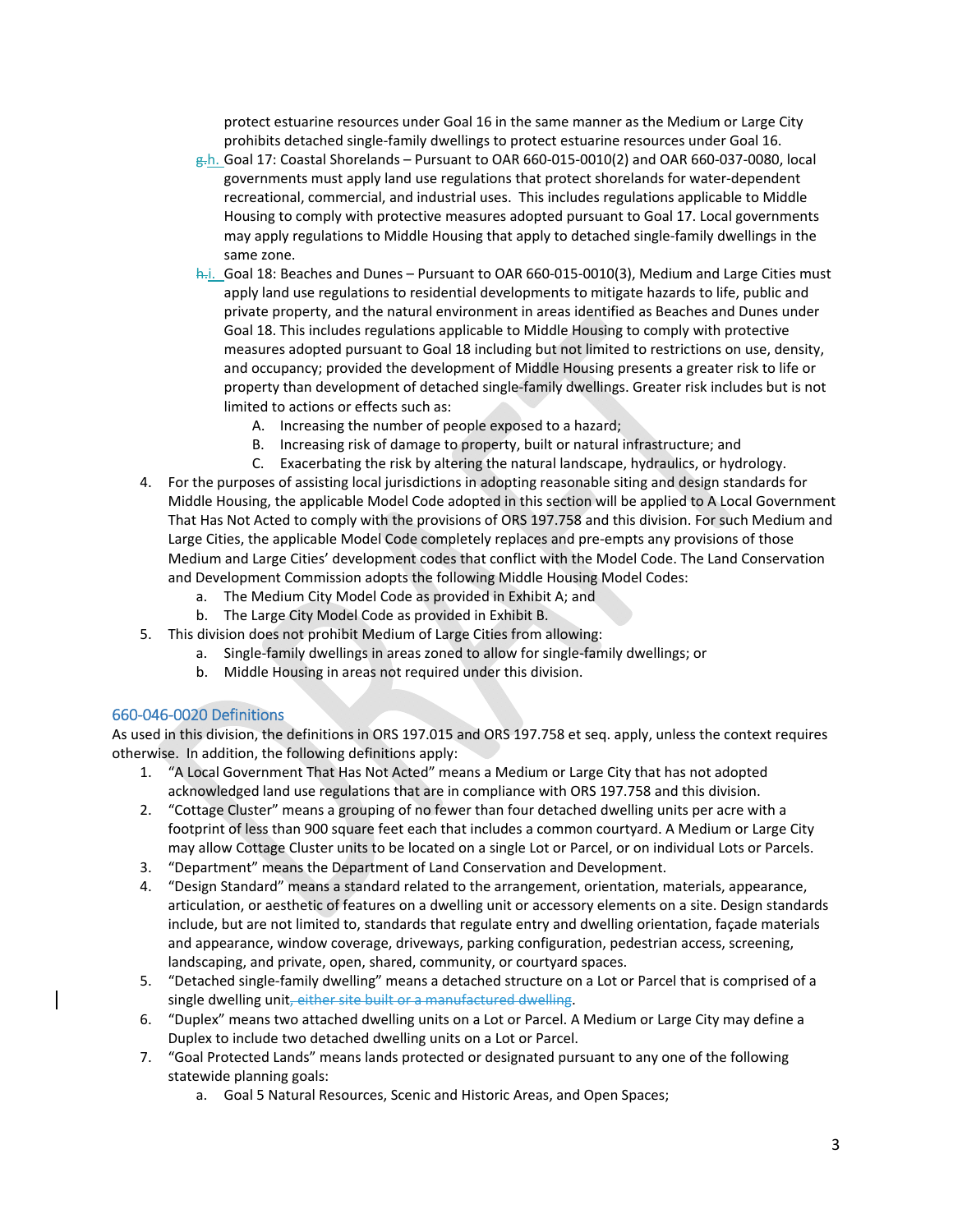- b. Goal 6 Air, Water and Land Resource Quality;
- c. Goal 7 Areas Subject to Natural Hazards;
- d. Goal 9 Economic Development;
- e. Goal 15 Willamette River Greenway;
- f. Goal 16 Estuarine Resources;
- g. Goal 17 Coastal Shorelands; and
- h. Goal 18 Beaches and Dunes.
- 8. Finfrastructure Constrained Lands" means lands where it is not feasible to provide acceptable water, sewer, storm drainage, or transportation services to serve new Triplexes, Quadplexes, Townhouses, or Cottage Cluster development; where the Medium or Large City is not able to correct the infrastructure limitation by utilizing the process outlined in OAR 660‐046‐0300 through OAR 660‐046‐0370 due to cost, jurisdictional, or other limitations; and which cannot be remedied by future development of a Triplex, Quadplex, Townhouse, or Cottage Cluster on the subject Lot or Parcel.
- 9.8. "Large City" means a city with a certified Portland State University Population Research Center estimated population of 25,000 or more or a city with a population over 1,000 within a metropolitan service district. A Large City includes unincorporated areas of counties within a metropolitan service district that are provided with sufficient urban services as defined in ORS 195.065. Sufficient urban services means areas that are within an urban service district boundary.
- 10.9. "Lot or Parcel" means any legally created unit of land.
- $11.10.$  "Master Planned Community" means a site that is any one of the following:
	- a. Greater than 20 acres in size within a Large City or adjacent to the Large City within the urban growth boundary that is zoned for or proposed to be Zoned For Residential Use, and which is not currently developed with urban residential uses, for which a Large City proposes to adopt, by resolution or ordinance, a master plan or a plan that functions in the same manner as a master plan;
		- b. Greater than 20 acres in size within a Large City or adjacent to the Large City within the urban growth boundary for which a Large City adopted, by resolution or ordinance, a master plan or a plan that functions in the same manner as a master plan after the site was incorporated into the urban growth boundary; or
		- c. Added to the Large City's urban growth boundary after January 1, 2021 for which the Large City proposes to adopt, by resolution or ordinance, a master plan or a plan that functions in the same manner as a master plan.
- 12.11. "Medium City" means a city with a certified Portland State University Population Research Center estimated population more than 10,000 and less than 25,000 and not within a metropolitan service district.
- 13.12. "Middle Housing" means Duplexes, Triplexes, Quadplexes, Cottage Clusters, and Townhouses.
- 14.13. "Model Code" means the applicable Model Code developed by the Department and contained in the exhibits in OAR 660‐046‐0010(4).
- 15.14. "Guadplex" means four attached dwelling units on a Lot or Parcel. A Large City may define a Quadplex to include any configuration of four detached or attached dwelling units on one Lot or Parcel.
- 15. "Siting Standard" means a standard related to the position, bulk, scale, or form of a structure or a standard that makes land suitable for development. Siting standards include, but are not limited to, standards that regulate perimeter setbacks, dimensions, bulk, scale, coverage, minimum and maximum parking requirements, utilities, and public facilities.
- 16. "Sufficient Infrastructure" means the following level of public services to serve new Triplexes, Quadplexes, Townhouses, or Cottage Cluster development:
	- a. Connection to a public sewer system capable of meeting established service levels.
	- b. Connection to a public water system capable of meeting established service levels.
	- c. Access via public or private streets meeting adopted emergency vehicle access standards to a city's public street system.
	- a.d. Storm drainage facilities capable of meeting established service levels for storm drainage.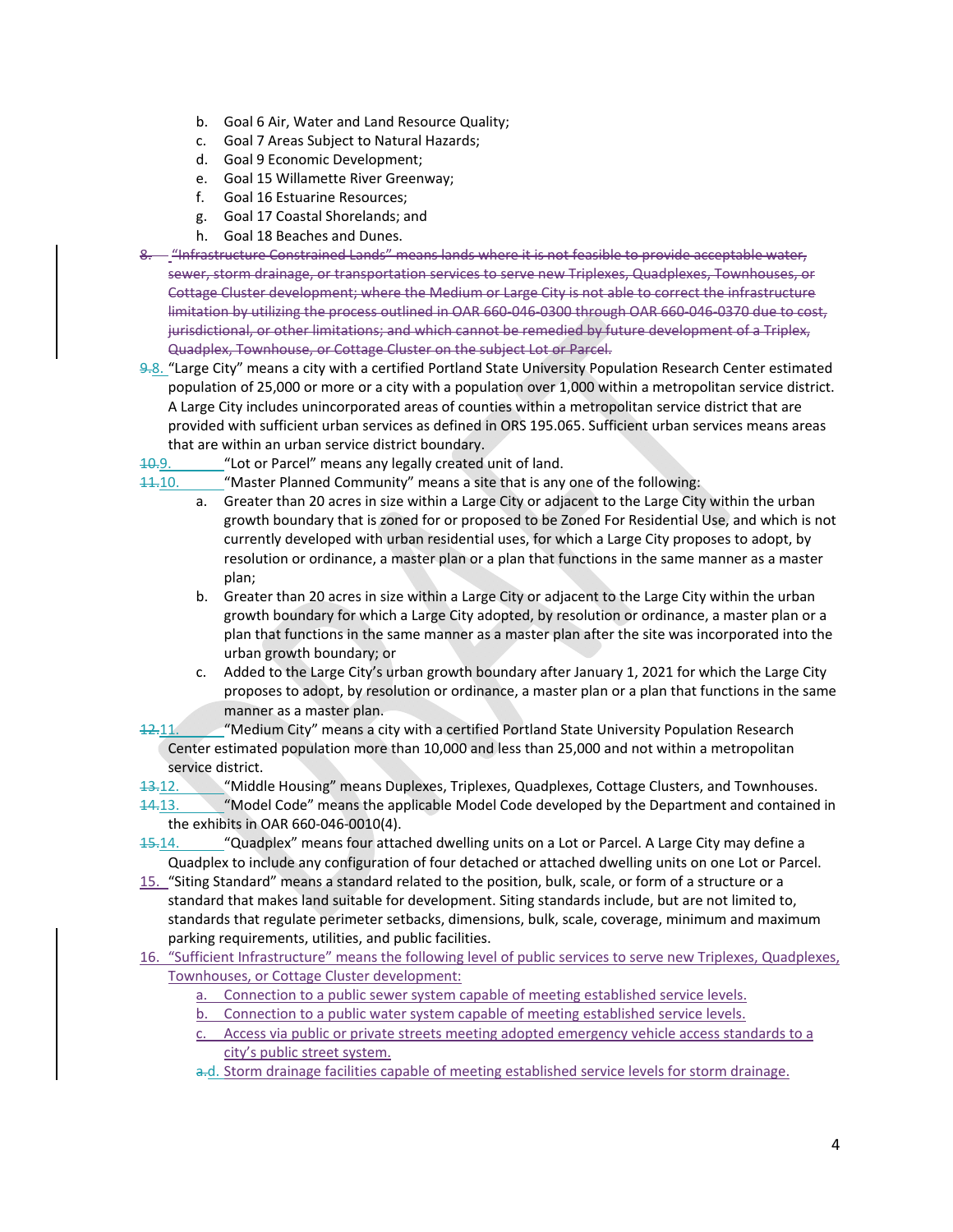- $16.17.$  "Townhouse" means a dwelling unit that is part of a row of two or more attached dwelling units, where each unit is located on an individual Lot or Parcel and shares at least one common wall with an adjacent dwelling unit.
- $17.18.$  "Townhouse Project" means one or more townhouse structures constructed, or proposed to be constructed, together with the development site where the land has been divided, or is proposed to be divided, to reflect the Townhouse property lines and the any commonly owned property.
- 18.19. "Triplex" means three attached dwelling units on a Lot or Parcel. A Large City may define a Triplex to include any configuration of three detached or attached dwelling units on one Lot or Parcel.
- 19.20. ""Zoned for Residential Use" means a zoning district in which residential dwellings are the primary use and which implements a residential comprehensive plan map designation.

# 660‐046‐0030 Implementation of Middle Housing Ordinances

- 1. Before a Medium or Large City amends an acknowledged comprehensive plan or a land use regulation to allow Middle Housing, the Medium or Large City must submit the proposed change to the Department for review and comment pursuant to OAR chapter 660, division 18.
- 2. In adopting or amending regulations or amending a comprehensive plan to allow Middle Housing, a Medium or Large City must include findings demonstrating consideration, as part of the postacknowledgement plan amendment process, of methods to increase the affordability of Middle Housing through ordinances or policies that include but are not limited to:
	- a. Waiving or deferring system development charges;
	- b. Adopting or amending criteria for property tax exemptions under ORS 307.515 to ORS 307.523, ORS 307.540 to ORS 307.548 or ORS 307.651 to ORS 307.687 or property tax freezes under ORS 308.450 to ORS 308.481; and
	- c. Assessing a construction tax under ORS 320.192 and ORS 320.195.
- 3. When a Medium or Large City amends its comprehensive plan or land use regulations to allow Middle Housing, the Medium or Large City is not required to consider whether the amendments significantly affect an existing or planned transportation facility.

### 660‐046‐0040 Compliance

- 1. A Medium or Large City may adopt land use regulations or amend its comprehensive plan to comply with ORS 197.758 et seq. and the provisions of this division.
- 2. A Medium or Large City may request from the Department an extension of the time allowed to complete the action under subsection (1) pursuant to the applicable sections of OAR 660‐046‐0300 through OAR 660‐046‐0370.
- 3. A Medium City which is A Local Government That Has Not Acted by June 30, 2021 or within one year of qualifying as a Medium City pursuant to OAR 660‐046‐0050 and has not received an extension under section (2), shall directly apply the applicable Model Code contained in OAR 660-046-0010(4) in its entirety to all proposed Middle Housing development applications until such time as the Medium City has adopted provisions under section (1).
- 4. A Large City which is A Local Government That Has Not Acted by June 30, 2022 or within two years of qualifying as a Large City pursuant to OAR 660‐046‐0050 and has not received an extension under section (2), shall directly apply the applicable Model Code contained in OAR 660‐046‐0010(4) for the specific Middle Housing type that is not in compliance with the relevant rules in this division to all proposed development applications for that specific Middle Housing type until such time as the Large City has adopted provisions under section (1).
- 5. If a Medium or Large City has adopted land use regulations or amended its comprehensive plan by the date provided under sections (3) and (4) and the Medium or Large City's land use regulations or comprehensive plan changes are subsequently remanded by the Land Use Board of Appeals or an appellate court solely on procedural grounds, the Medium or Large City is deemed to have acted. Accordingly, the Medium or Large City may continue to apply its own land use regulations and comprehensive plan as they existed prior to the adoption of land use regulations or comprehensive plan amendments that were the subject of procedural remand until the first of the two options: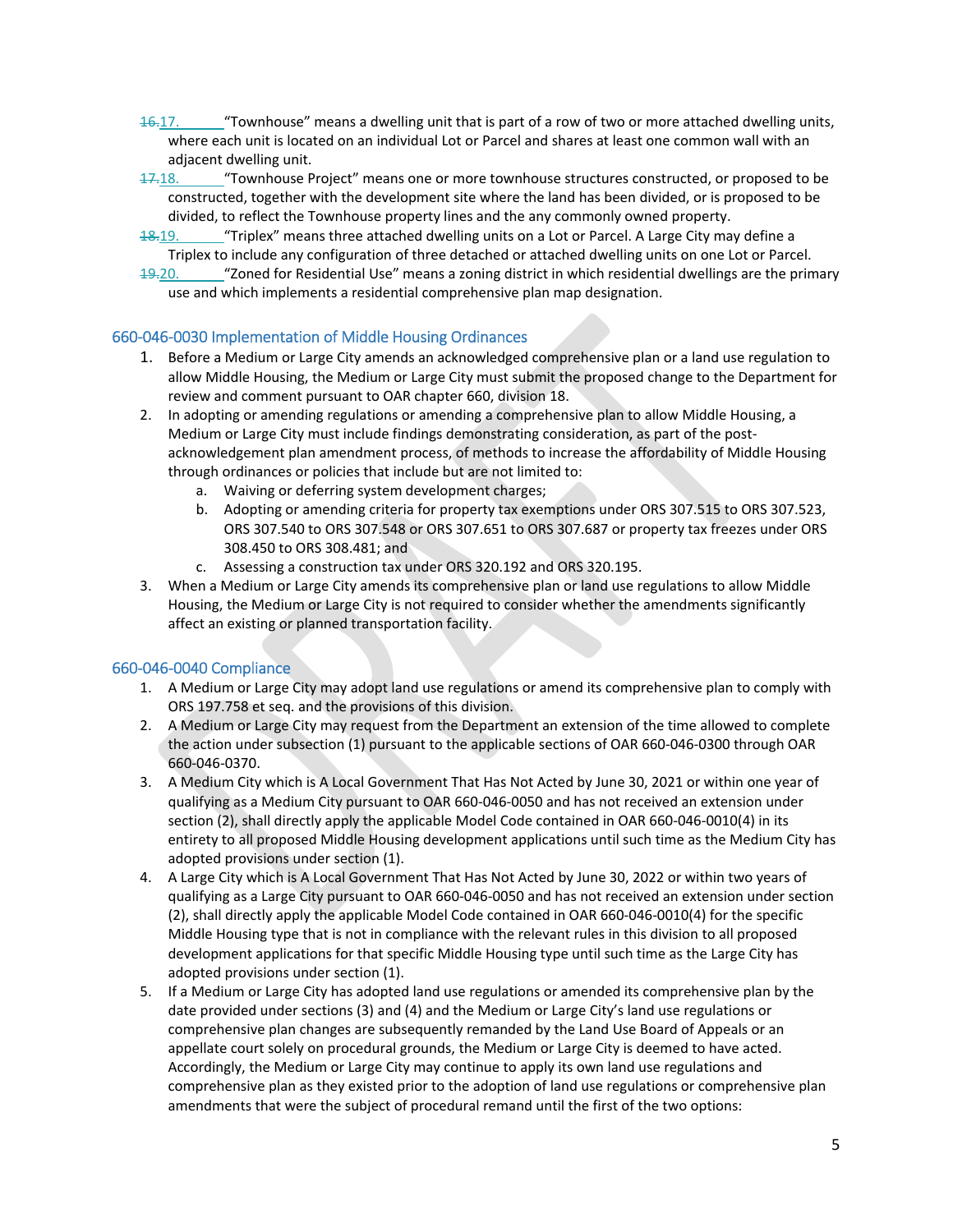- a. The Medium or Large City has adopted land use regulations or amended its comprehensive plan in response to the remand; or
- b. 120 days after the date of the remand. If the Medium or Large City has not adopted land use regulations or amended its comprehensive plan within 120 days of the date of the remand, the Medium or Large City is deemed not to have acted under sections (3) and (4).
- 6. If a Medium or Large City has adopted land use regulations or amended its comprehensive plan by the date provided under sections (3) and (4) and the Medium or Large city's land use regulations or comprehensive plan changes are subsequently remanded by the Land Use Board of Appeals or an appellate court on any substantive grounds, the Medium or Large City is deemed to have not acted under sections (3) and (4).
- 7. If a Medium or Large City acknowledged to be in compliance with this division subsequently amends its land use regulations or comprehensive plan, and those amendments are remanded by the Land Use Board of Appeals or an appellate court, the Medium or Large City shall continue to apply its land use regulations and comprehensive plan as they existed prior to the amendments until the amendments are acknowledged.
- 8. Where a Medium or Large City directly applies the Model Code in accordance with sections (3), (4) and (5), the Model Code completely replaces and pre‐empts any provisions of that Medium or Large City's development code that conflict with the applicable sections of the Model Code.

# 660‐046‐0050 Eligible Local Governments

- 1. If a local government was not previously a Medium City and a certified Portland State University Population Research Center population estimate qualifies it as a Medium City, the local government must comply with this division within one year of its qualification as a Medium City.
- 2. If a local government was not previously a Large City and a certified Portland State University Population Research Center population estimate qualifies it as a Large City, the local government must comply with this division within two years of its qualification as a Large City.

# 660‐046‐0100 Purpose of Middle Housing in Medium Cities

OAR 660‐046‐0105 through OAR 660‐046‐0130 are intended to measure compliance with ORS 197.758 et seq. and Goal 10 Housing for Medium Cities.

# 660‐046‐0105 Applicability of Middle Housing in Medium Cities

- 1. A Medium City must allow for the development of a Duplex, including those Duplexes created through conversion of an existing detached single-family dwelling, on each Lot or Parcel zoned for residential use that allows for the development of detached single‐family dwellings.
- 2. OAR 660‐046‐0105 through OAR 660‐046‐0130 do not require a Medium City to allow more than two dwellings units on a Lot or Parcel, including any accessory dwelling units.

# 660‐046‐0110 Provisions Applicable to Duplexes in Medium Cities

- 1. Medium Cities may regulate Duplexes to comply with protective measures, including plans, policies and regulations, as provided in OAR 660‐046‐0010(3).
- 2. Medium Cities may regulate siting and design of Duplexes, provided that the regulations;
	- a. Are clear and objective standards, conditions, or procedures consistent with ORS 197.307; and
	- b. Do not, individually or cumulatively, discourage the development of Duplexes through unreasonable costs or delay.
- 3. Siting and design standards that create unreasonable cost and delay include any standards applied to Duplex development that are more restrictive than those applicable to detached single‐family dwellings in the same zone.
- 4. Siting and design standards that do not, individually or cumulatively, discourage the development of Duplexes through unreasonable cost and delay include only the following: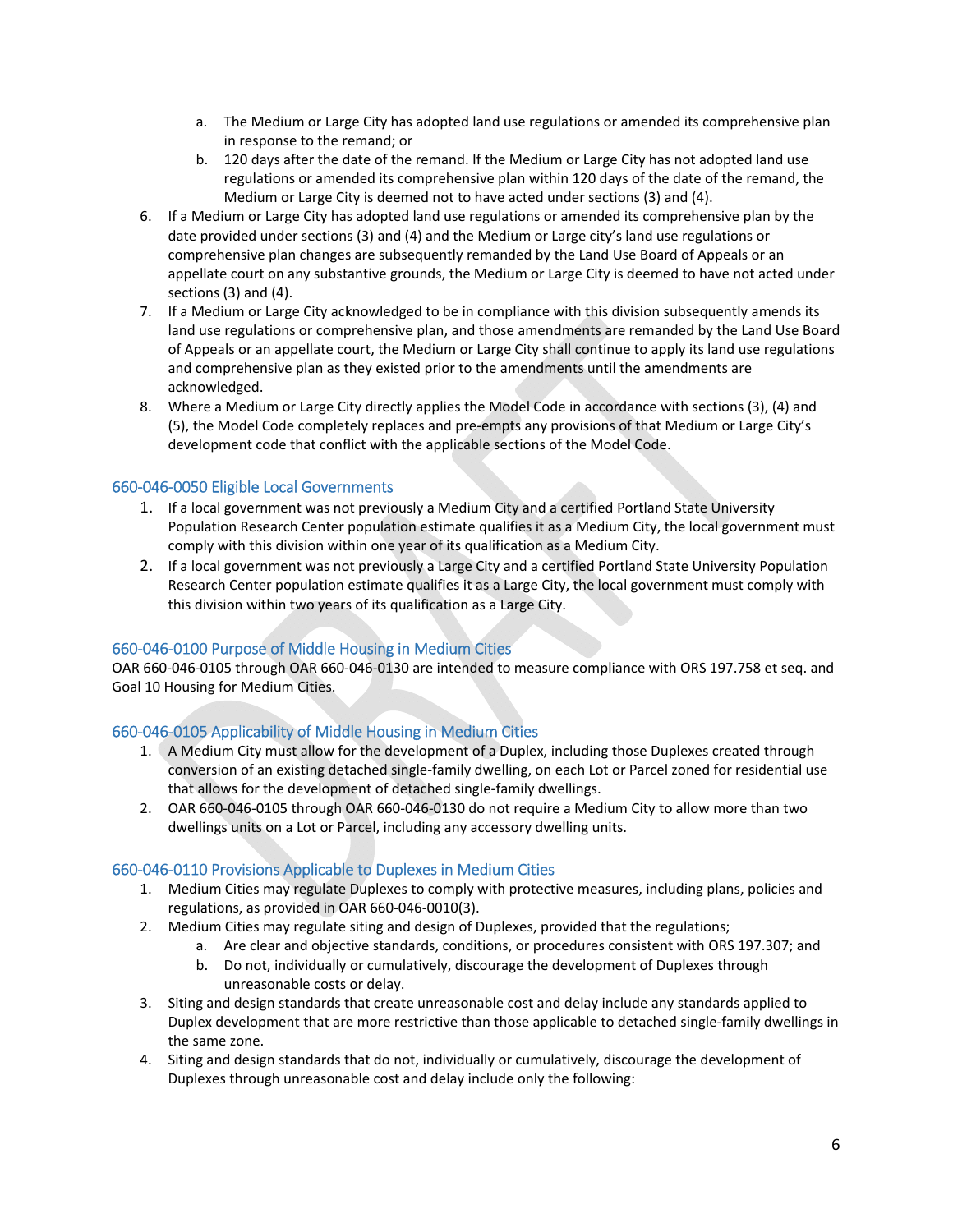- a. Regulations to comply with protective measures adopted pursuant to statewide land use planning goals provided in OAR 660‐046‐0010(3);
- b. Permitted uses and approval process provided in OAR 660‐046‐0115;
- c. Siting standards provided in OAR 660‐046‐0120;
- d. Design standards in Medium Cities provided in OAR 660‐046‐0125;
- e. Duplex Conversions provided in OAR 660‐046‐0130; and
- f. Any siting and design standards contained in the Model Code referenced in section OAR 660‐046‐ 0010(4).

### 660‐046‐0115 Permitted Uses and Approval Process

Medium Cities must apply the same approval process to Duplexes as detached single‐family dwellings in the same zone. Pursuant to OAR 660‐007‐0015, OAR 660‐008‐0015, and ORS 197.307, Medium Cities may adopt and apply only clear and objective standards, conditions, and procedures regulating the development of Duplexes. Nothing in this rule prohibits a Medium City from adopting an alternative approval process for applications and permits for Middle Housing based on approval criteria that are not clear and objective as provided in OAR 660‐007‐0015(2), OAR 660‐008‐0015(2), and ORS 197.307(6).

### 660‐046‐0120 Duplex Siting Standards in Medium Cities

The following standards apply to all Duplexes:

- 1. Minimum Lot or Parcel Size: A Medium City may not require a minimum Lot or Parcel size that is greater than the minimum Lot or Parcel size required for a detached single‐family dwelling in the same zone. Additionally, Medium Cities shall allow the development of a Duplex on any property zoned to allow detached single‐family dwellings, which was legally created prior to the Medium City's current lot size minimum for detached single‐family dwellings in the same zone.
- 2. Density: If a Medium City applies density maximums in a zone, it may not apply those maximums to the development of Duplexes.
- 3. Setbacks: A Medium City may not require setbacks to be greater than those applicable to detached single‐ family dwellings in the same zone.
- 4. Height: A Medium City may not apply lower maximum height standards than those applicable to detached single‐family dwellings in the same zone.
- 5. Parking:
	- a. A Medium City may not require more than a total of two off‐street parking spaces for a Duplex.
	- b. Nothing in this section precludes a Medium City from allowing on‐street parking credits to satisfy off‐street parking requirements.
- 6. Lot Coverage and Floor Area Ratio: Medium Cities are not required to apply lot coverage or floor area ratio standards to new Duplexes. However, if the Medium City chooses to apply lot coverage or floor area ratio standards, it may not establish a cumulative lot coverage or floor area ratio for a Duplex that is less than established for detached single‐family dwelling in the same zone.
- 7. A Medium City or other utility service provider that grants clear and objective exceptions to public works standards to detached single‐family dwelling development must allow the granting of the same exceptions to Duplexes.

### 660‐046‐0125 Duplex Design Standards in Medium Cities

- 1. Medium Cities are not required to apply design standards to new Duplexes. However, if the Medium City chooses to apply design standards to new Duplexes, it may only apply the same clear and objective design standards that the Medium City applies to detached single‐family structures in the same zone.
- 2. A Medium City may not apply design standards to Duplexes created as provided in OAR 660‐046‐0130.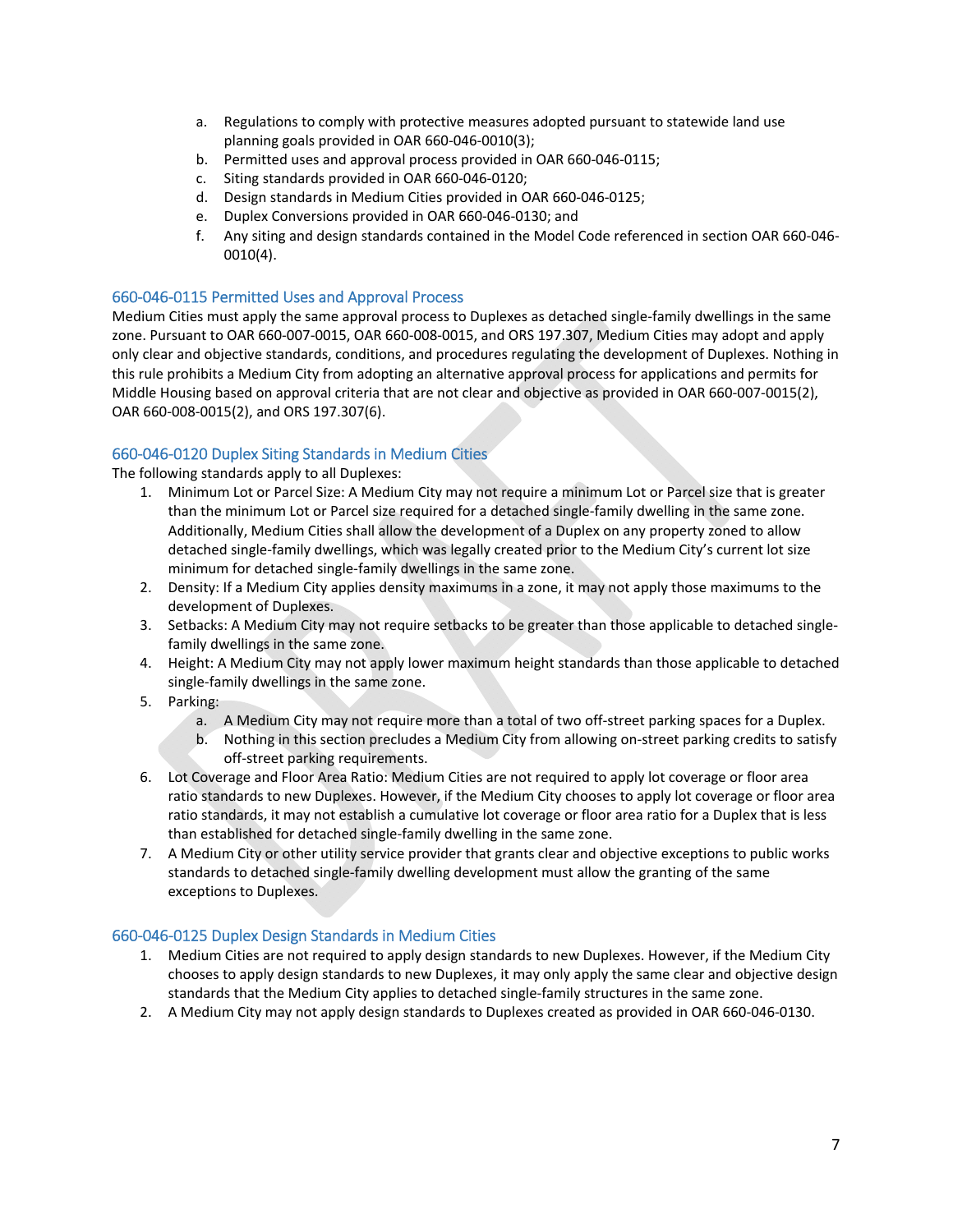#### 660‐046‐0130 Duplex Conversions

Additions to or conversion of an existing detached single‐family dwelling to a Duplex is allowed, pursuant to OAR 660‐046‐0105(2), provided that the conversion does not increase nonconformance with applicable clear and objective standards in the Medium City's development code.

#### 660‐046‐0200 Purpose of Middle Housing in Large Cities

OAR 660‐046‐0205 through OAR 660‐046‐0235 are intended to measure compliance with ORS 197.758 et seq. and Goal 10 Housing for Large Cities.

#### 660‐046‐0205 Applicability of Middle Housing in Large Cities

- 1. A Large City must allow for the development of Duplexes in the same manner as required for Medium Cities in OAR 660‐046‐0100 through OAR 660‐046‐0130.
- 2. A Large City must allow for the development of Triplexes, Quadplexes, Townhouses, and Cottage Clusters, including those created through additions to or conversions of existing detached single-family dwellings, in areas zoned for residential use that allow for the development of detached single‐family dwellings. A Large City may regulate or limit development of these types of Middle Housing on the following types of lands:
	- a. Goal‐Protected Lands: Large Cities may regulate Middle Housing on Goal‐Protected Lands as provided in OAR 660‐046‐0010(3);
	- b. Infrastructure Constrained Lands: Large Cities may limit the development of Middle Housing other than Duplexes on Infrastructure Constrained Lands. To demonstrate that an area is an Infrastructure Constrained Land, the Large City must either adopt findings in conjunction with the adoption of required Middle Housing allowances and limitations, or otherwise demonstrate to the Department that already adopted allowances and limitations are consistent with the definition provided in OAR 660‐046‐0020, could not be addressed through the process provided OAR 660‐046‐0300, and could not be addressed with required improvements that would be expected with Middle Housing development. The Large City may not consider an area to be Infrastructure Constrained Lands based on any lack of improvements beyond those listed in OAR 660‐046‐0340;
	- c.b. Master Planned Communities: Large Cities may regulate or limit the development of Middle Housing in Master Planned Communities as follows:
		- If a Large City has adopted a master plan or a plan that functions in the same manner as a master plan after January 1, 2021, it may not limit the development of any Middle Housing type on lands where detached single-family dwellings are also allowed, but may limit overall net residential density within the master plan area provided that the allowed net residential density is least 15 dwelling units per acre. A Large City may require a mix of two or more Middle Housing types within a Master Plan or portions of a Master Plan. A Large City may designate areas within the master plan exclusively for other housing types, such as multi‐family residential structures of five dwelling units or more or manufactured home parks. A Large City may not limit future conversion or redevelopment of already constructed detached single‐family dwellings or Middle Housing dwelling units to any Middle Housing type.
		- A. If a Large City has adopted a master plan or a plan that functions in the same manner as a master plan after January 1, 2021, it must allow the development of all Middle Housing types as provided in OAR 660‐046‐0205 through OAR 660‐046‐0235.
			- A Large City must plan to provide urban water, sanitary sewer, stormwater, and transportation systems that accommodate at least 20 dwelling units per net acre if located within a metropolitan service district boundary, and 15 dwelling units per net acre if located outside of a metropolitan service district boundary.
			- ii. If a proposed Middle Housing development exceeds the planned public service capacity of a Master Plan, the Large City may require the applicant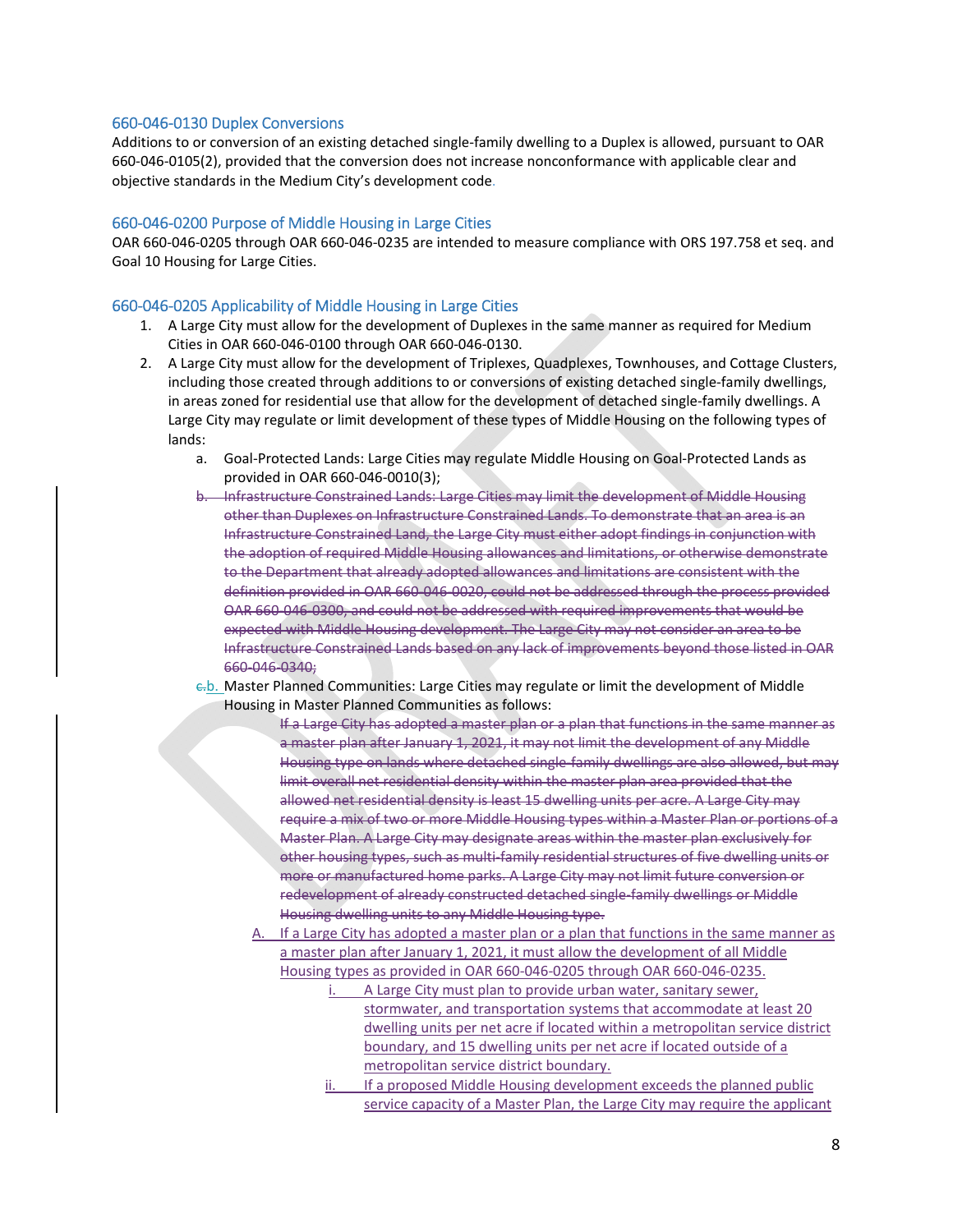demonstrate, through an amended public facility plan or similar mechanism, the sufficient provision of public services needed to serve the proposed development.

- iii. A Large City may require a mix of two or more Middle Housing types within a Master Plan or portions of a Master Plan.
- $i$ . A Large City may designate areas within the master plan exclusively for other housing types, such as multi‐family residential structures of five dwelling units or more or manufactured home parks.
- B. If a Large City has adopted a master plan or a plan that functions in the same manner as a master plan before January 1, 2021, it may limit the development of Middle Housing other than Duplexes provided it authorizes in the entire master plan area a net residential density of at least eight dwelling units per acre and allows all dwelling units, at minimum, to be detached single‐family dwellings or Duplexes. A Large City may only apply this restriction to portions of the area not developed as of January 1, 2021, and may not apply this restriction after the initial development of any area of the master plan or a plan that functions in the same manner as a master plan, except that a Large City may prohibit redevelopment of other housing types, such as multi‐family residential structures and manufactured home parks.
- d.c. Impacted by State or Federal Law: A Large City must demonstrate that regulations or limitations of Middle Housing other than Duplexes are necessary to implement or comply with an established state or federal law or regulation on these types of lands.
- 3. A Large City may:
	- a. Allow for the development of Triplexes, Quadplexes, Townhouses, and Cottage Clusters, including those created through conversion of existing detached single-family dwellings, in areas zoned for residential use that allow for the development of detached single-family dwellings as provided in OAR 660‐046‐0205 through OAR 660‐046‐0235; or
	- b. Apply separate minimum lot size and maximum density provisions than what is provided in OAR 660‐046‐0220, provided that the applicable Middle Housing type other than Duplexes is allowed on the following percentage of Lots and Parcels zoned for residential use that allow for the development of detached single‐family dwellings, excluding lands described in subsection (2):
		- A. Triplexes Must be allowed on 80% of Lots and Parcels;
		- B. Quadplexes ‐ Must be allowed on 70% of Lots and Parcels;
		- C. Townhouses ‐ Must be allowed on 60% of Lots and Parcels; and
		- D. Cottage Clusters Must be allowed on 750% of Lots and Parcels.
		- E. A Middle Housing type is "allowed" on a Lot or Parcel when the following criteria are met:
			- i. The Middle Housing type is a permitted use on that Lot or Parcel under the same administrative process as a detached single‐family dwelling in the same zone;
			- ii. The Lot or Parcel has sufficient square footage to allow the Middle Housing type within the applicable minimum lot size requirement;
			- iii. Maximum density requirements do not prohibit the development of the Middle Housing type on the subject Lot or Parcel; and
			- iv. The applicable siting or design standards do not individually or cumulatively cause unreasonable cost or delay to the development of that Middle Housing type as provided in OAR 660‐046‐0210(3).
		- F. A Large City must ensure the equitable distribution of Middle Housing by allowing, as defined in subsection (3)(b)(E) above, at least one Middle Housing type other than Duplexes and Cottage Clusters on 75 percent or more of all lots and parcels zoned for residential use that allow for the development of detached single‐family dwellings within each census block group, with at least four eligible Lots and Parcels as described in subsection  $\frac{3(b)}{2}$  of this section, within a Large City.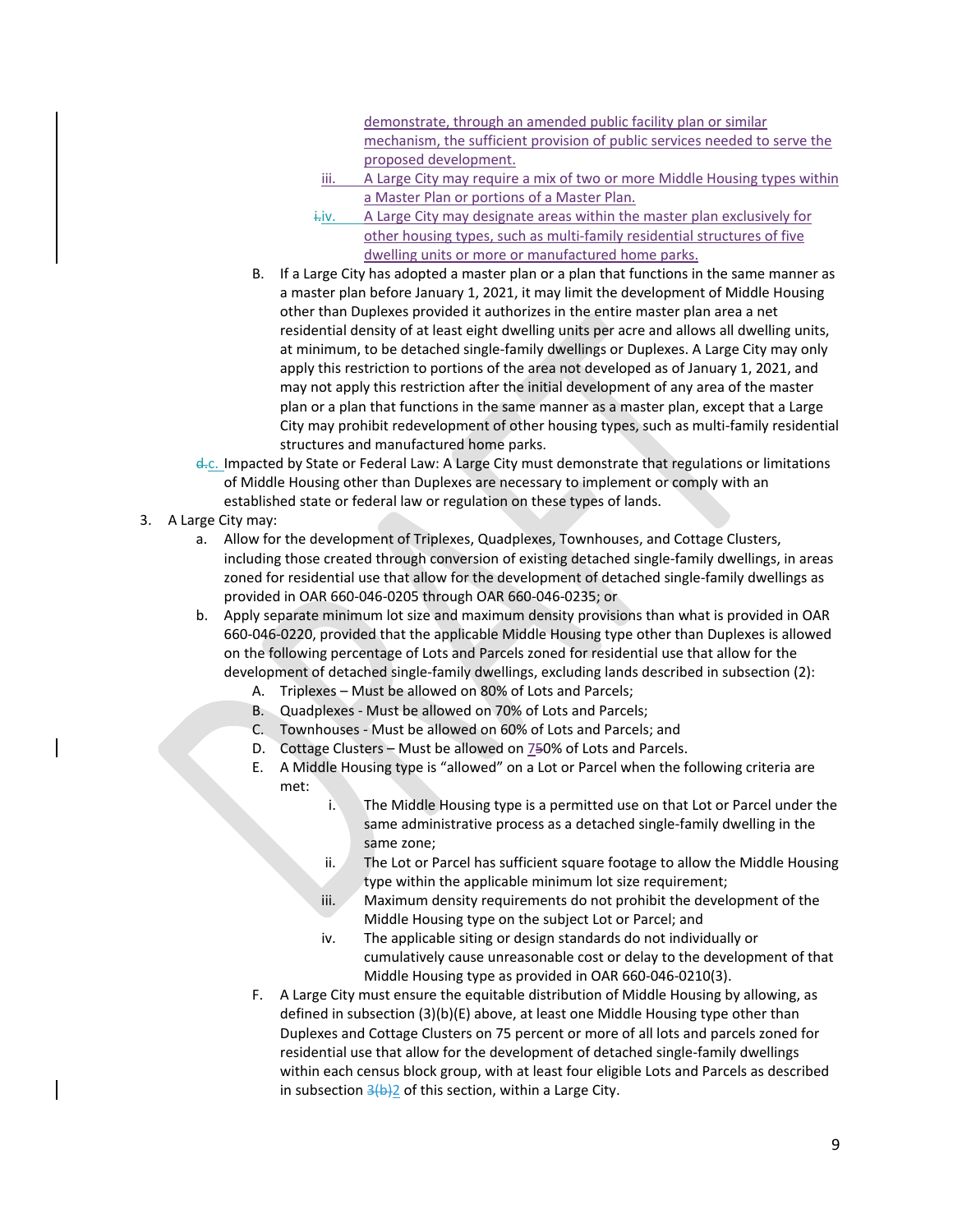- G. Large Cities must demonstrate continuing compliance with subsection (3)(b) at the following intervals:
	- i. At the initial submittal of a Middle Housing comprehensive plan or land use regulation change, in accordance with OAR Chapter 660, Division 18;
	- ii. At any future Housing Capacity Analysis Deadline as provided in OAR 660‐ 008‐0045, except that a demonstration of continuing compliance will not be required earlier than six years after initial adoption of acknowledged land use regulations in compliance with this division; and
	- iii. With any future comprehensive plan or land use regulation changes that implements this division, in accordance with OAR Chapter 660, Division 18, for Large Cities that are not subject to the Housing Capacity Analysis Deadline as provided in OAR 660‐008‐0045, except that a demonstration of continuing compliance will not be required more frequently than once every six years after initial adoption of acknowledged land use regulations in compliance with this division.
- 4. Pursuant to OAR 660‐046‐0205 through OAR 660‐046‐0230, the following numerical standards related to Middle Housing types apply:
	- a. Duplexes Large Cities may allow more than two dwellings units on a Lot or Parcel, including any accessory dwelling units.
	- b. Triplexes and Quadplexes Large Cities may allow more than four dwelling units on a lot, including any accessory dwelling units.
	- c. Townhouses Large Cities must require at least two attached Townhouse dwelling units and must allow up to four attached Townhouse units subject to applicable siting or design standards as provided in OAR 660‐046‐0220 through OAR 660‐046‐0235. A Large City may allow five or more attached Townhouse dwelling units.
	- d. Cottage Clusters
		- A. A Large City is not required to set a minimum number of dwelling units in a Cottage Cluster, but if it chooses to, it may require a minimum of three, four, or five dwelling units in a Cottage Cluster. A Large City may allow, but may not require, greater than five units in a Cottage Cluster.
		- B. A Large City must allow up to eight cottages per common courtyard subject to applicable siting or design standards as provided in OAR 660‐046‐0220 through OAR 660‐046‐0235. Nothing in this section precludes a Large City from permitting greater than eight dwelling units per common courtyard.

# 660‐046‐0210 Provisions Applicable to Middle Housing in Large Cities

- 1. Large Cities may regulate Middle Housing to comply with protective measures, including plans, policies and regulations, as provided in OAR 660‐046‐0010(3).
- 2. Large Cities may regulate siting and design of Middle Housing, provided that the regulations;
	- a. Are clear and objective standards, conditions, or procedures consistent with the requirements of ORS 197.307; and
	- b. Do not, individually or cumulatively, discourage the development of Middle Housing through unreasonable costs or delay.
- 3. Siting and design standards that do not, individually or cumulatively, discourage the development of Middle Housing through unreasonable cost and delay include only the following:
	- a. Regulations to comply with protective measures adopted pursuant to statewide land use planning goals provided in OAR 660‐046‐0010(3);
	- b. Permitted uses and approval processes provided in OAR 660‐046‐0215;
	- c. Siting standards provided in OAR 660‐046‐0220;
	- d. Design standards in Large Cities provided in OAR 660‐046‐0225;
	- e. Middle Housing Conversions provided in OAR 660‐046‐0230;
	- f. Alternative siting or design standards provided in OAR 660‐046‐0235; and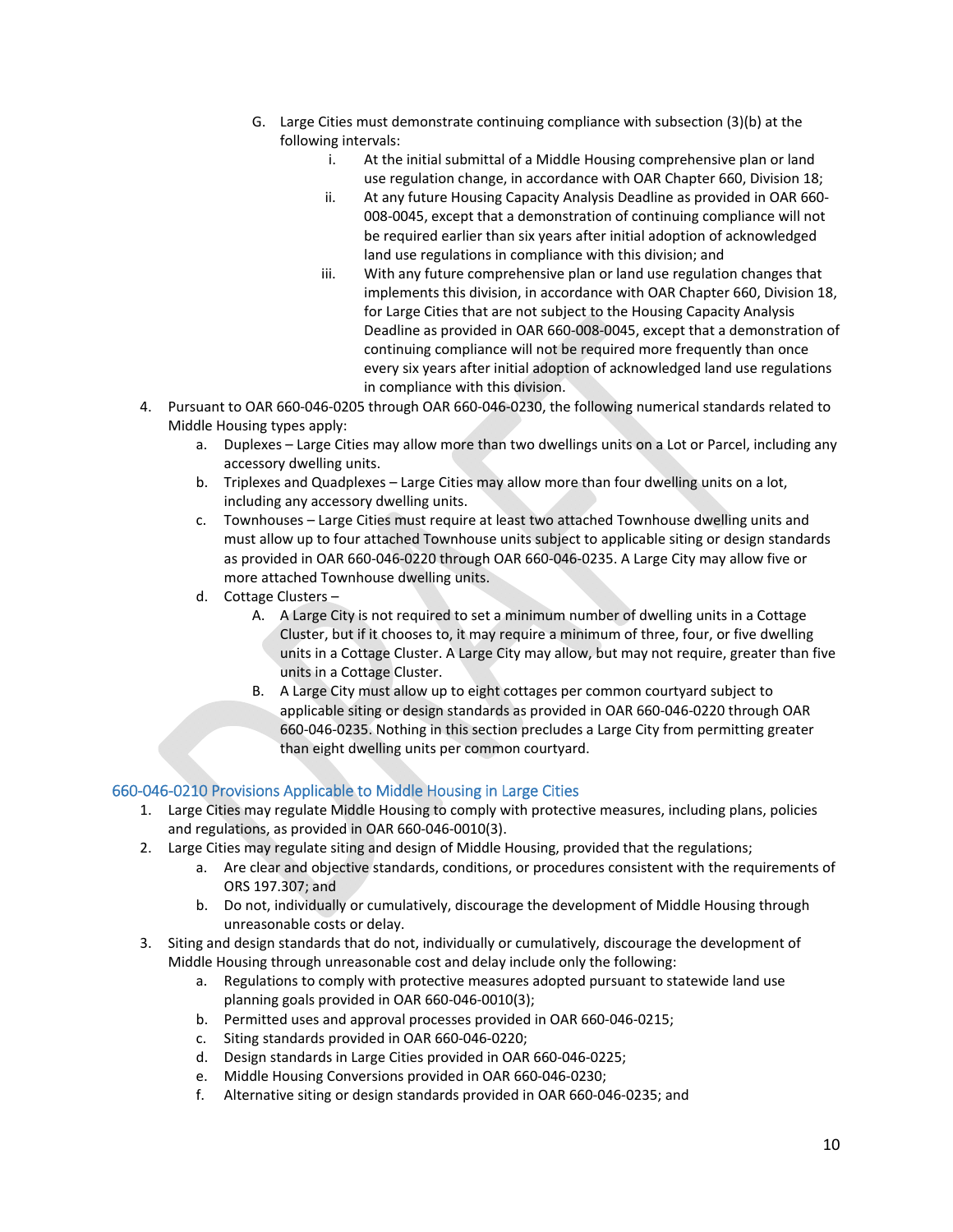g. Any siting and design standards contained in the Model Code referenced in section OAR 660‐046‐ 0010(4).

# 660‐046‐0215 Permitted Uses and Approval Process

Large Cities must apply the same approval process to Middle Housing as detached single‐family dwellings in the same zone. Pursuant to OAR 660-008-0015 and ORS 197.307, Large Cities may adopt and apply only clear and objective standards, conditions, and procedures regulating the development of Middle Housing consistent with the requirements of ORS 197.307. Nothing in this rule prohibits a Large City from adopting an alternative approval process for applications and permits for Middle Housing based on approval criteria that are not clear and objective as provided in OAR 660‐007‐0015(2), OAR 660‐008‐0015(2), and ORS 197.307(6).

### 660‐046‐0220 Middle Housing Siting Standards in Large Cities

- 1. Large Cities must apply siting standards to Duplexes in the same manner as required for Medium Cities in OAR 660‐046‐0120.
- 2. The following governs Large Cities' regulation of siting standards related to Triplexes and Quadplexes:
	- a. Minimum Lot or Parcel Size:
		- A. For Triplexes:
			- i. If the minimum Lot or Parcel size in the zone for a detached single-family dwelling is 5,000 square feet or less, the minimum Lot or Parcel size for a Triplex may be no greater than 5,000 square feet.
			- ii. If the minimum Lot or Parcel size in the zone for a detached single-family dwelling is greater than 5,000 square feet, the minimum Lot or Parcel size for a Triplex may be no greater than the minimum Lot or Parcel size for a detached single‐family dwelling.
			- B. For Quadplexes:
				- i. If the minimum Lot or Parcel size in the zone for a detached single-family dwelling is 7,000 square feet or less, the minimum Lot or Parcel size for a Quadplex may be no greater than 7,000 square feet.
				- ii. If the minimum Lot or Parcel size in the zone for a detached single-family dwelling is greater than 7,000 square feet, the minimum Lot or Parcel size for a Quadplex may be no greater than the minimum Lot or Parcel size for a detached single‐family dwelling.
		- C. A Large City may apply a lesser minimum Lot or Parcel size in any zoning district for a Triplex or Quadplex than provided in paragraphs A. or B.
	- b. Density: If a Large City applies density maximums in a zone, it may not apply those maximums to the development of Quadplex and Triplexes.
	- c. Setbacks: A Large City may not require setbacks greater than those applicable to detached single‐ family dwellings in the same zone.
	- d. Height: A Large City may not apply lower maximum height standards than those applicable to detached single‐family dwellings in the same zone, except a maximum height may not be less than 25 feet or two stories.
	- e. Parking:
		- A. For Triplexes, a Large City may require up to the following off‐street parking spaces:
			- i. For Lots or Parcels of less than 3,000 square feet: one space in total;
			- ii. For Lots or Parcels greater than or equal to 3,000 square feet and less than 5,000 square feet: two spaces in total; and
			- iii. For Lots or Parcels greater than or equal to 5,000 square feet: three spaces in total.
		- B. For Quadplexes, a Large City may require up to the following off‐street parking spaces:
			- i. For Lots or Parcels of less than 3,000 square feet: one space in total;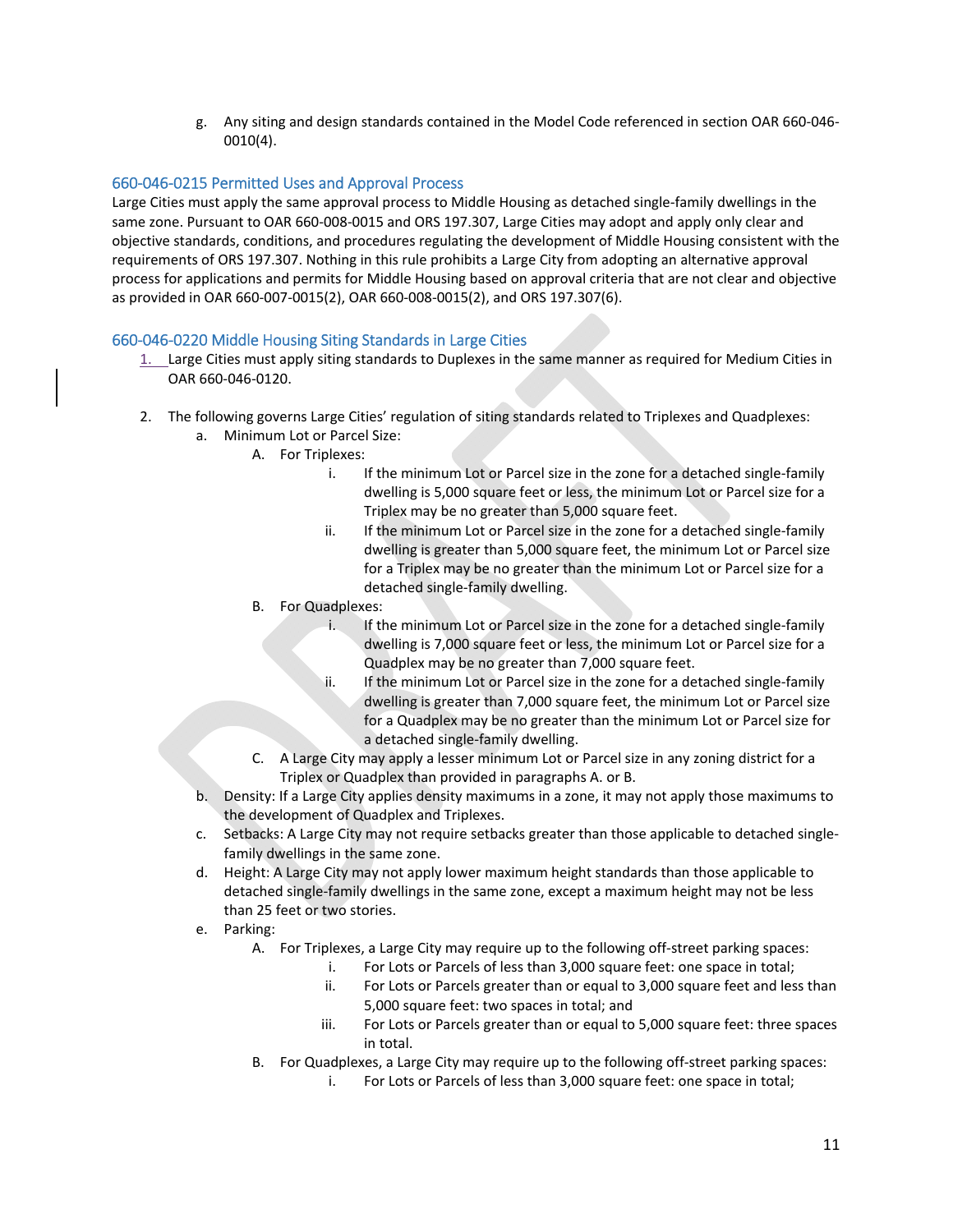- ii. For Lots or Parcels greater than or equal to 3,000 square feet and less than 5,000 square feet: two spaces in total;
- iii. For Lots or Parcels greater than or equal to 5,000 square feet and less than 7,000 square feet: three spaces in total; and
- iv. For Lots or Parcels greater than or equal to 7,000 square feet: four spaces in total.
- C. A Large City may allow on‐street parking credits to satisfy off‐street parking requirements.
- D. A Large City may allow, but may not require, off-street parking to be provided as a garage or carport.
- E. A Large City must apply the same off‐street parking surfacing, dimensional, landscaping, access, and circulation standards that apply to single‐family detached dwellings in the same zone.
- F. A Large City may not apply additional minimum parking requirements to Middle Housing created as provided in OAR 660‐046‐0230.
- f. Lot or Parcel Coverage and Floor Area Ratio: Large Cities are not required to apply Lot or Parcel coverage or floor area ratio standards to Triplexes or Quadplexes. However, if the Large City applies Lot or Parcel coverage or floor area ratio standards, it may not establish a cumulative Lot or Parcel coverage or floor area ratio for Triplexes or Quadplexes that is less than established for detached single‐family dwelling in the same zone.
- $f.g.$  A Large City may require demonstration that Sufficient Infrastructure is provided, or will be provided, upon submittal of a Triplex or Quadplex development application.
- 3. The following governs Large Cities' regulation of siting standards related to Townhouses:
	- a. Minimum Lot or Parcel Size: A Large City is not required to apply a minimum Lot or Parcel size to Townhouses, but if it applies those standards, the average minimum Lot or Parcel size for Lot or Parcels in a Townhouse Project may not be greater than 1,500 square feet. A Large City may apply separate minimum Lot or Parcel sizes for internal, external, and corner Townhouse Lots or Parcels provided that they average 1,500 square feet, or less.
	- b. Minimum Street Frontage: A Large City is not required to apply a minimum street frontage standard to Townhouses, but if it applies those standards, the minimum street frontage standard must not exceed 20 feet. A Large City may allow frontage on public and private streets or alleys; and on shared or common drives. If a Large City allows flag Lots or Parcels, it is not required to allow Townhouses on those Lots or Parcels.
	- c. Density: If a Large City applies density maximums in a zone, it must allow four times the maximum density allowed for detached single‐family dwellings in the same zone for the development of Townhouses or 25 dwelling units per acre, whichever is less.
	- d. Setbacks: A Large City may not require front, side, or rear setbacks to be greater than those applicable to detached single‐family structures in the same zone and must allow zero‐foot side setbacks for Lot or Parcel lines where Townhouse units are attached.
	- e. Height: A Large City may not apply lower maximum height standards than those applicable to detached single‐family dwellings in the same zone. If a Large City requires covered or structured parking for townhouses, the applicable height standards must allow construction of at least three stories. If a Large City does not require covered or structured parking, the applicable height standards must allow construction of at least two stories.
	- f. Parking:
		- A. A Large City may not require more than one off‐street parking space per Townhouse dwelling unit.
		- B. Nothing in this section precludes a Large City from allowing on‐street parking credits to satisfy off-street parking requirements.
		- C. A Large City must apply the same off‐street parking surfacing, dimensional, landscaping, access, and circulation standards that apply to single‐family detached dwellings in the same zone.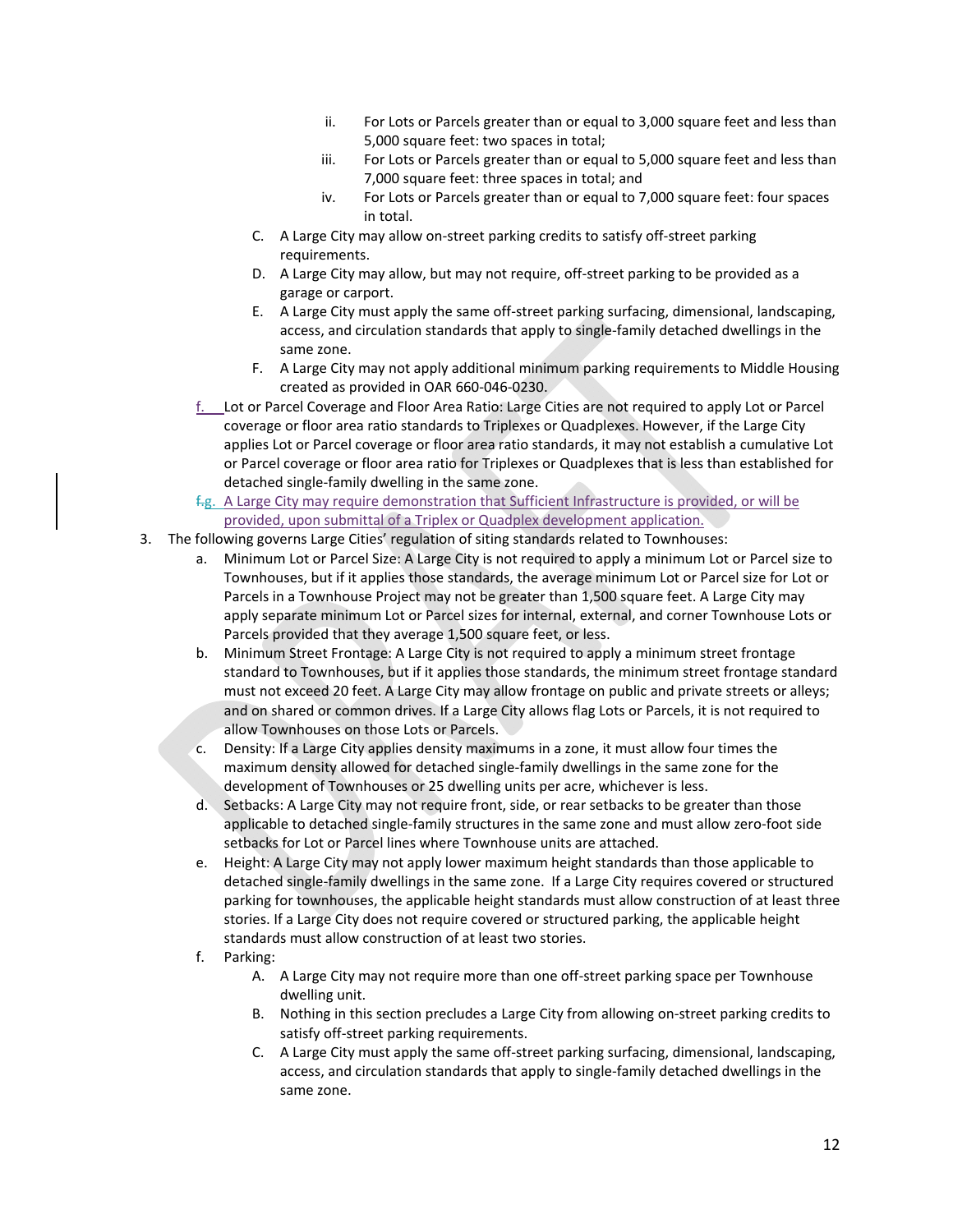- g. Bulk and Scale: A Large City is not required to apply standards to control bulk and scale to new Townhouses. However, if a Large City chooses to regulate scale and bulk, including but not limited to provisions including Lot or Parcel coverage, floor area ratio, and maximum unit size, those standards cannot cumulatively or individually limit the bulk and scale of the cumulative Townhouse Project greater than that of a single‐family detached dwelling.
- g<sub>r</sub>h. A Large City may require demonstration that Sufficient Infrastructure is provided, or will be provided, upon submittal of a Townhouse development application.
- 4. The following governs Large Cities' regulation of siting standards related to Cottage Clusters:
	- a. Minimum Lot or Parcel Size: A Large City is not required to apply minimum Lot or Parcel size standards to new Cottage Clusters. However, if a Large City applies standards to regulate minimum Lot or Parcel size for Cottage Clusters on a single Lot or Parcel, the following provisions apply:
		- A. If the minimum Lot or Parcel size in the same zone for a detached single-family dwelling is 7,000 square feet or less, the minimum Lot or Parcel size for a Cottage Cluster may be no greater than 7,000 square feet.
		- B. If the minimum Lot or Parcel size in the same zone for a detached single‐family dwelling is greater than 7,000 square feet, the minimum Lot or Parcel size for a Cottage Cluster may not be greater than the minimum Lot or Parcel size for a detached single‐family dwelling.
	- b. Minimum Lot or Parcel Width: A Large City is not required to apply minimum Lot or Parcel width standards to Cottage Clusters. However, if a Large City applies standards to regulate minimum Lot or Parcel width for to Cottage Clusters, it may not require a minimum Lot or Parcel width that is greater than the standard for a single‐family detached dwelling in the same zone.
	- c. Density: A Large City may not apply density maximums to the development of Cottage Clusters. A Cottage Cluster development must meet a minimum density of at least four units per acre.
	- d. Setbacks: A Large City may not require perimeter setbacks to be greater than those applicable to detached single‐family dwellings in the same zone. Additionally, perimeter setbacks applicable to Cottage Cluster dwelling units may not be greater than ten feet. The minimum distance between structures may not be greater than what is required by applicable building code requirements or 10 feet.
	- e. Dwelling Unit Size: A Large City may limit the minimum or maximum size of dwelling units in a Cottage Cluster, but must apply a maximum building footprint of 900 square feet per dwelling unit. A Large City may exempt up to 200 square feet in the calculation of dwelling unit footprint for an attached garage or carport. A Large City may not include detached garages, carports, or accessory structures in the calculation of dwelling unit footprint.
	- f. Parking:
		- A. A Large City may not require more than one off-street parking space per dwelling unit in a Cottage Cluster.
		- B. A Large City may allow but may not require off-street parking to be provided as a garage or carport.
		- C. Nothing in this section precludes a Large City from allowing on‐street parking credits to satisfy off-street parking requirements.
	- g. Lot or Parcel Coverage and Floor Area Ratio: A Large City may not apply Lot or Parcel coverage or floor area ratio standards to Cottage Clusters.
	- h. Nothing in this division precludes a Large City from allowing Cottage Cluster dwelling units on individual Lots or Parcels within the Cottage Cluster development.
	- h.i. A Large City may require demonstration that Sufficient Infrastructure is provided, or will be provided, upon submittal of a Cluster-Cottage Cluster development application.

# 660‐046‐0225 Middle Housing Design Standards in Large Cities

1. A Large City is not required to apply design standards to Middle Housing. However, if a Large City chooses to apply design standards to Middle Housing, it may only apply the following: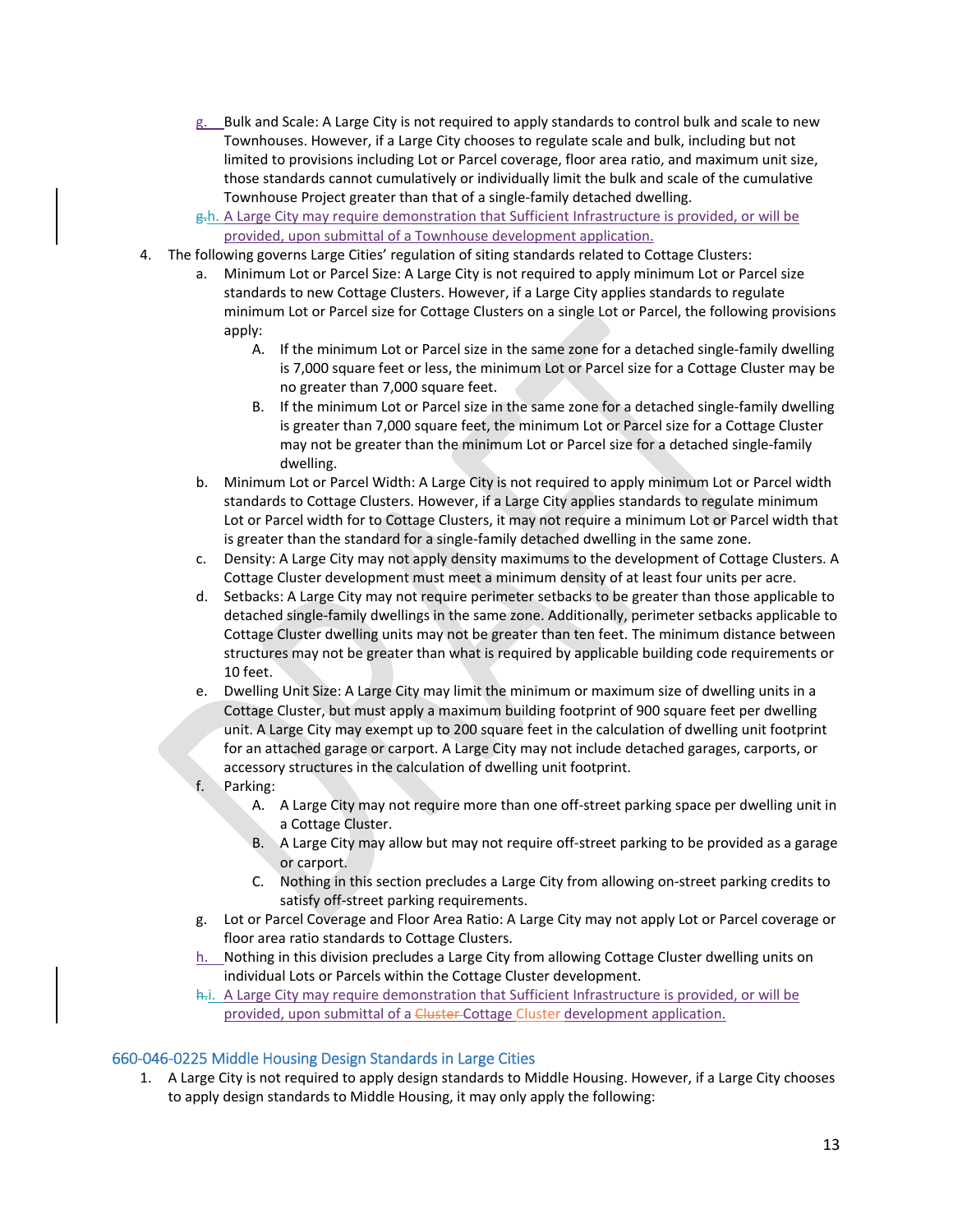- a. Design standards in the Model Code for Large Cities in OAR 660-046-0010(4)(b);
- b. Design standards that are less restrictive than those in the Model Code for Large Cities in OAR 660‐046‐0010(4)(b);
- c. The same clear and objective design standards that the Large City applies to detached single‐ family structures in the same zone. Design standards may not scale by the number of dwelling units or other features that scale with the number of dwelling units, such as primary entrances. Design standards may scale with form‐based attributes, including but not limited to floor area, street‐facing façade, height, bulk, and scale; or
- d. Alternative design standards as provided in OAR 660‐046‐0235.
- 2. A Large City may not apply design standards to Middle Housing created as provided in OAR 660‐046‐0230.

### 660‐046‐0230 Middle Housing Conversions

- 1. Additions to, or conversions of, an existing detached single‐family dwelling into Middle Housing is allowed in Large Cities pursuant to OAR 660‐046‐0205(2), provided that the addition or conversion does not increase nonconformance with applicable clear and objective standards, unless increasing nonconformance is otherwise permitted by the Large City's development code.
- 2. If Middle Housing is created through the addition to, or conversion of, an existing single-family detached dwelling, a Large City or other utility service provider that grants clear and objective exceptions to public works standards to detached single‐family dwelling development must allow the granting of the same exceptions to Middle Housing.
- 3. A preexisting detached single‐family dwelling may remain on a Lot or Parcel with a Cottage Cluster as described below:
	- a. The preexisting single-family dwelling may be nonconforming with respect to the requirements of the applicable code;
	- b. The preexisting single‐family dwelling may be expanded up to the maximum height, footprint, or unit size required by the applicable code; however, a preexisting single‐family dwelling that exceeds the maximum height, footprint, or unit size of the applicable code may not be expanded;
	- c. The preexisting single‐family dwelling shall count as a unit in the Cottage Cluster;
	- d. The floor area of the preexisting single‐family dwelling shall not count towards any Cottage Cluster average or Cottage Cluster project average or total unit size limits; or
	- e. A Large City may apply a time limit on the conversion of a single‐family dwelling to a Cottage Cluster not to exceed five years.

#### 660‐046‐0235 Alternative Siting or Design Standards

A Large City may adopt Siting or Design Standards not authorized by OAR 660‐046‐0220 or OAR 660‐046‐0225 as allowed under subsection (1)  $\frac{\partial P}{\partial x}$  below if the city can demonstrate that it meets the applicable criteria laid out in either subsection (1) or  $(2)$ -below. Siting or Design standards do not include minimum Lot or Parcel size and maximum density requirements.

- 1. Existing Alternative Siting or Design Standards A Large City must submit to the Department findings and analysis demonstrating that Siting or Design Standards adopted prior to the adoption of these rules for Middle Housing types not in compliance with the standards provided in OAR 660‐046‐0220 or OAR 660‐046‐0225 have resulted in the substantial production of Middle Housing in areas where the Standard was applied such that the standards have not, and will not in the future, individually or cumulatively cause unreasonable cost or delay to the development of Middle Housing. . Substantial production means:
	- . The Large City has applied the alternative Siting or Design Standard or Standards in an area that allows the development of both single‐family detached dwellings and the applicable Middle Housing type and that area has achieved a production rate of three percent over 20 years or greater of the applicable Middle Housing type over the time frame during which the Large City applied the standard or standards. At a minimum, the time frame must include two years of housing production data and housing production data from the full time frame in which the Large City applied the standard or standards.